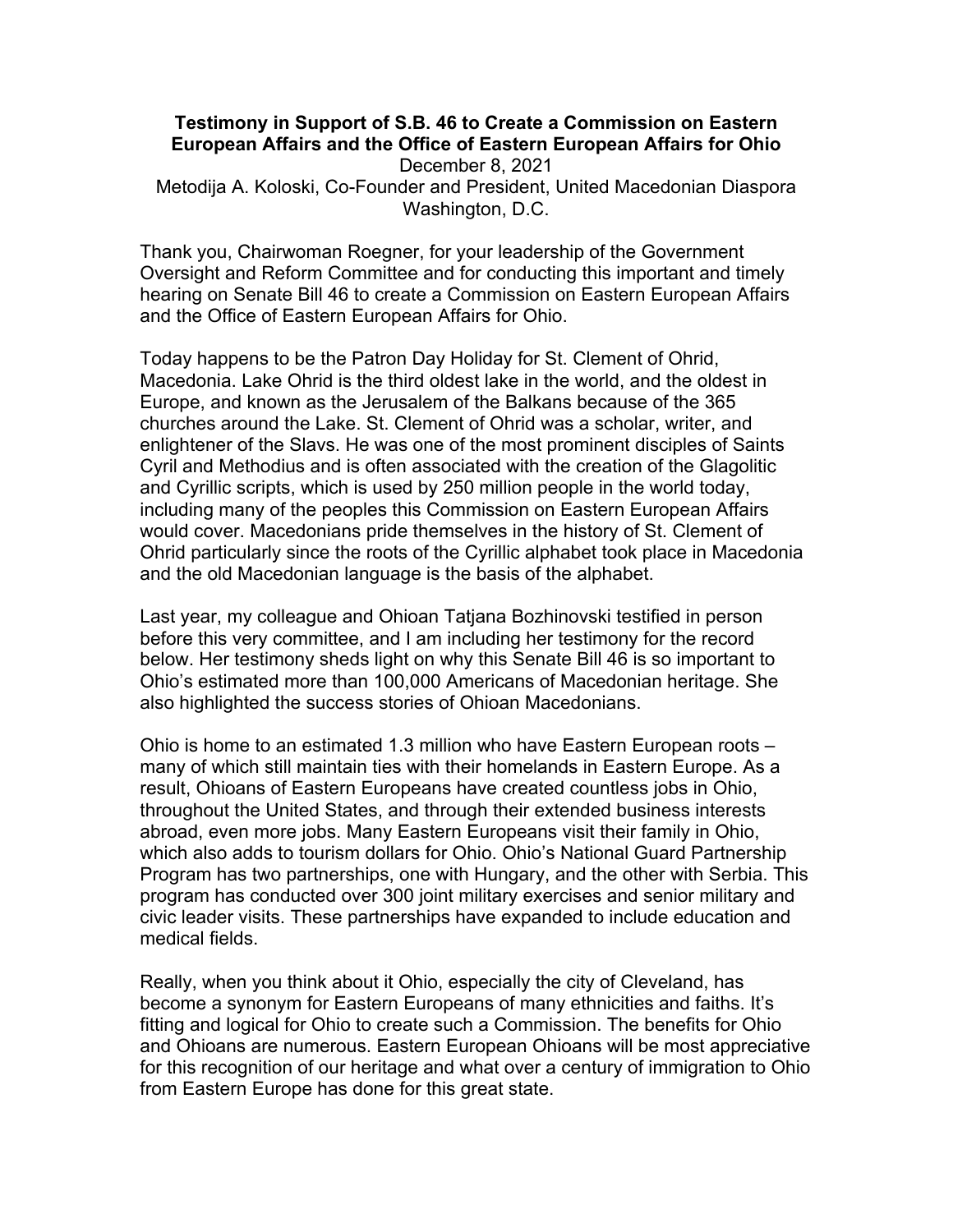Chairwoman Roegner, and fellow members of the Government Oversight and Reform Committee, we, at the United Macedonian Diaspora, and the Macedonian-American community of Ohio, urge you to immediately pass S.B. 46 without further delay.

Thank you for your time, and I wish you and your families a healthy and safe holiday season!

## **Testimony in Support of S.B. 46 to Create a Commission on Eastern European Affairs and the Office of Eastern European Affairs for Ohio** February 19, 2020 Tatjana Bozhinovski, member of United Macedonian Diaspora

Resident of Reynoldsburg, Ohio

My name is Tatjana Bozhinovski, a resident of Reynoldsburg, Ohio. I moved here in 1988 with my parents who wanted to give my brother and me a better life, better opportunities. My father who passed away 8 years ago following a 13-year battle with cancer worked numerous jobs including for a steel company, another as a carpenter. My mother has worked as a tailor for Brooks Brothers for the past 31 years and still going strong. Given my own background and knowing the struggles of what it is to immigrate to another country, I have devoted my professional life helping new Americans and can proudly state that I have helped people from 78 countries going through different processes in Ohio.

On behalf of the United Macedonian Diaspora, the voice of Macedonians abroad in Washington, D.C., with membership throughout Ohio, I am here to testify in support of S.B. 46 to create a Commission on Eastern European Affairs and the Office of Eastern European Affairs for Ohio proposed by the Vice-Chair of this Committee, Senator Michael Rulli, and Senator Kenny Yuko.

According to the Eastern European Congress of Ohio, Ohio is home to over 1.3 million Ohioans of Eastern European heritage. There are an estimated 100,000 Ohioans of Macedonian heritage.

Macedonians started immigrating to Ohio since the early 1900s, fleeing wars, ethnic cleansing under Bulgarian, Greek, and Serbian regimes, prosecution, communism, dictatorship, and economic upheaval. They settled in places like Youngstown, Cleveland, Cincinnati, Akron, Lorain, Canton, Mansfield, Massillon, and Columbus. Like many other immigrants, Macedonians worked in the steel and rubber mills, owned their own auto body shops, grocery stores, restaurants, and tailor shops. In 1936, Macedonians opened their first Orthodox Church in Youngstown, Holy Ghost – 84 years ago.

Every Labor Day thousands of Macedonians gather to celebrate our rich Macedonian culture, music, dancing, and food during what we call Macedonian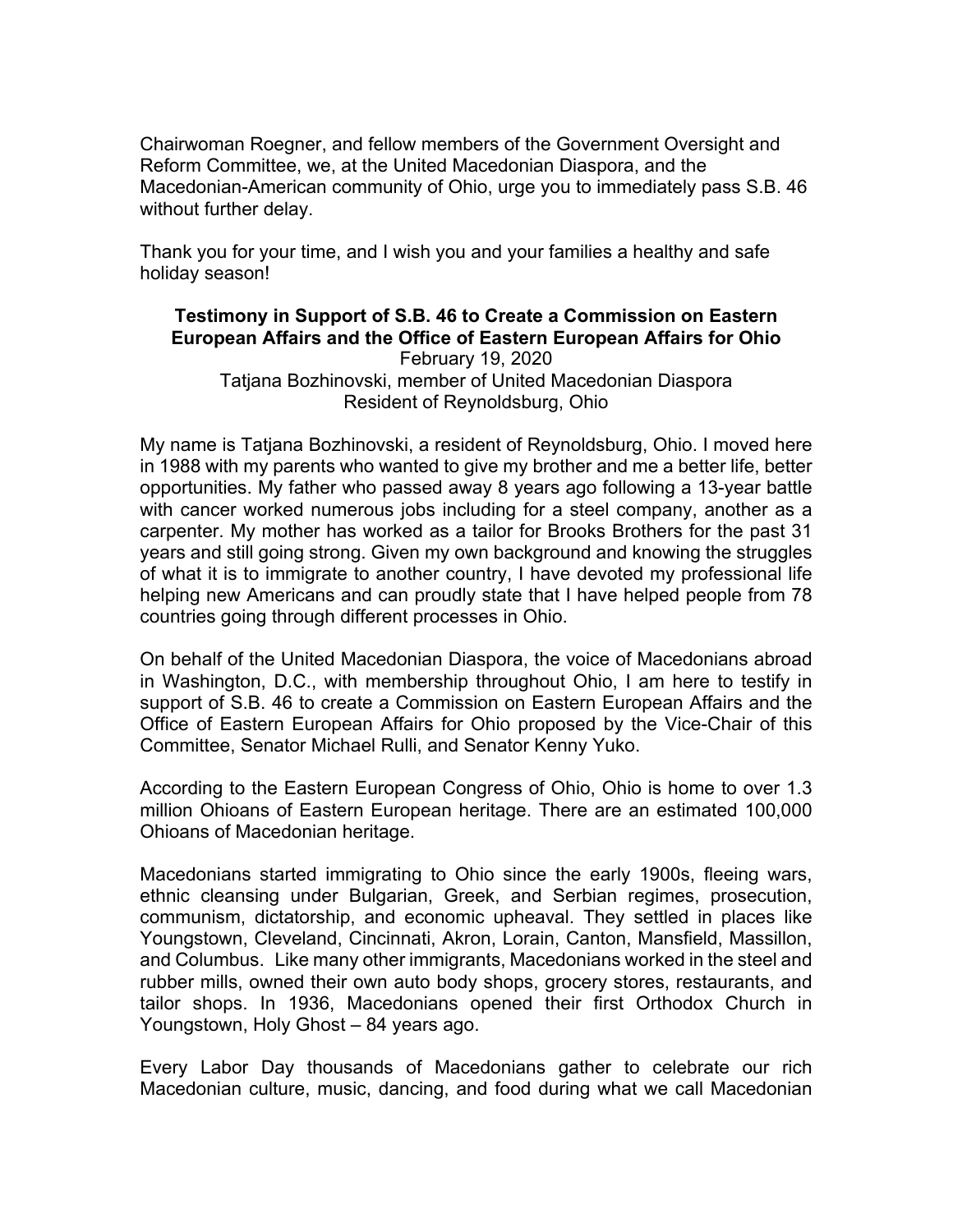Convention, and Akron was home to one Convention in 1927, Youngstown in 1930, Cleveland in 1932, two in Columbus, Ohio just in the last 5 years – a total of about 40 Macedonian conventions in Ohio that have helped boost the local economies of the cities where the conventions are held, hotels and restaurants.

You have probably heard of the famous Cincinnati chili, or the Coney hot dogs, which in 2013, Smithsonian named as "20 Most Iconic Foods in America." Well, the Macedonian immigrant brothers Tom and John Kiradjieff using old Macedonian recipes passed down by their parents and grandparents created Cincinnati chili and the famous Coneys.

In 1950, the Macedonian Businessman's Club of Akron, Ohio was formed to benefit the commercial social interests of the business community. They run annual golf tournaments, and weekly meetings, and have provided over \$100,000 in scholarships to Ohio youth.

In the 1950s and 60s, Macedonians fled communism and those settling in Ohio built an additional five Macedonian Orthodox Churches, of which St. Mary Macedonian Orthodox Cathedral in Reynoldsburg is our largest, and our annual Macedonian festival in September draws thousands of attendees. Thank you to Laurel Tombazzi of the Eastern European Congress of Ohio for mentioning our cathedral during her testimony last week.

While I have the opportunity I wanted to mention a few notable Ohio Macedonians:

Pandel Savic who fought for his adopted and beloved country as a United States Marine in the South Pacific during World War II before attending The Ohio State University. While at OSU, Pandel quarterbacked the Buckeyes to their first Rose Bowl victory in 1950. He was one of the founding members of Muirfield Village Golf Club and served as general chairman of the Memorial Tournament presented by Nationwide for more than 30 years, helping the Memorial become one of the premier stops on the PGA TOUR. Pandel was inducted into the Ohio State Hall of Fame in 2009.

Peter George who won three Olympic medals for the U.S. in weightlifting, five world championships, and was the middleweight champion at the Pan-American Games. He later went on to become a doctor in oral medicine and pioneered treatments for obstructive sleep apnea.

Louis and George Nanchoff brothers played soccer for the U.S. national team, earning first-team All-American honors in 1976.

Vlade Janakievski a former American football placekicker for the Ohio State Buckeyes. Janakievski finished his Buckeye career second of the Ohio State's alltime scoring list (behind Pete Johnson), with 179 career points. He was selected to the Ohio State Football All-Century Team in 2000 and was inducted into the